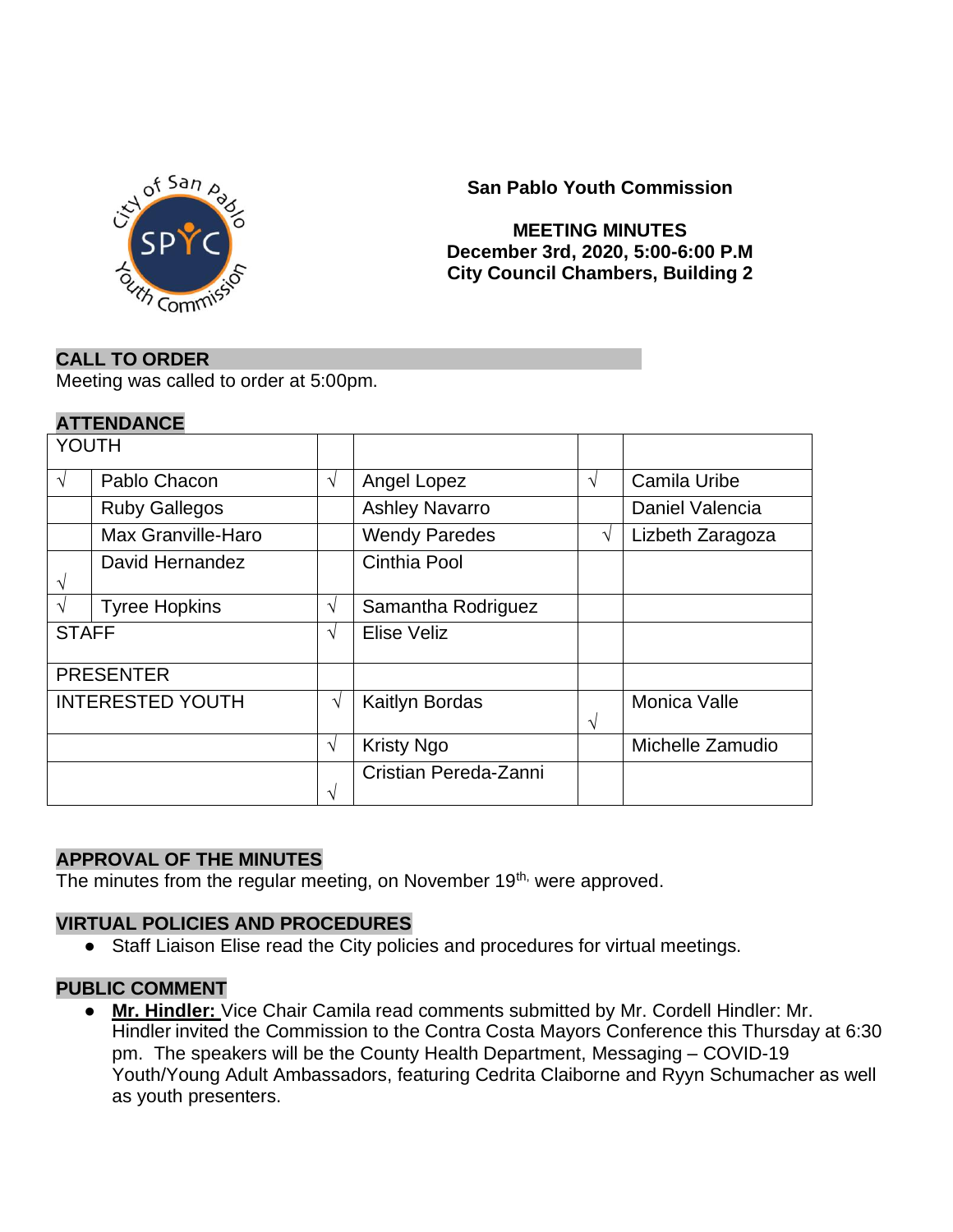### **PRESENTATIONS**

● **Contra Costa County Youth/Young Adult Ambassador Program: San Pablo Cohort:** Rosareli and Veronica shared their COVID-19 stories, and staff from Contra Costa Health Services shared information on the Ambassador Program.

## **SUBCOMMITTEE REPORTS**

● **SPYC Design 2.0-** Chair Lizbeth reminded Commissioners about the goals for 2018-2020. Lizbeth informed the Commissioners that staff are working on a plan for the 2021 Summer Intern Program. Lizbeth also informed the Commissioners that staff is looking to provide Council with a review of the scholarship research in 2021. Lizbeth informed the Commissioners that the Richmond Youth Council reached out to about future partnerships with the SPYC. Lizbeth recommended that the Commissioners invite them to an upcoming meeting.

# **OLD BUSINESS**

- **Holiday Cards-** Chair Lizbeth reported that Angel, Pablo, Lizbeth, Ruby, Samantha, Kristy, and Kaitlyn were creating holiday cards. Staff Liaison Elise will be looking forward to delivering the cards to the Meals on Wheels Program.
- **Travis Credit Union Thank -You's for Frontline Workers-** Chair Lizbeth reminded Commissioners that they voted to make 12 additional holiday cards to be delivered to Travis Credit Union's Richmond Branch staff. Staff Liaison Elise will be looking forward to delivering the cards and sharing a report.
- **Virtual Tree Lighting-** Commissioner Samantha reported that she submitted a video to be included in the City Tree Lighting Event. The video informed the public that they could write letters to Santa and drop them off in the mailbox at the San Pablo Community Center. Chair Lizbeth reminded Commissioners that the City Tree Lighting will air on Friday, December  $4<sup>th</sup>$ , at 4pm. Staff Liaison Elise will share the link.

## **NEW BUSINESS**

- **Letters to Santa–** Chair Lizbeth reminded Commissioners that they voted to participate this year. The Commissioners reviewed ways to participate virtually. Commissioners plan to pick up cards and supplies on Friday, December 4<sup>th</sup> and Friday, December 11<sup>th</sup>. Staff Liaison Elise will inform them of the return date, before winter break.
- **Appointments by Council:** Chair Lizbeth informed the Commission about the upcoming Council appointments on February 1<sup>st</sup>.
- **Interview SPYC Recruits:** Commissioner Pablo shared his interview experience with the new SPYC recruits.
- **SPYC Bi-Annual Presentation to Council**: Staff Liaison Elise reminded the Commission of their By-Laws, stating that they would host bi-annual presentations. Elise shared information about what previous presentations looked like. Elise recommended that the Commissioners create a subcommittee, to begin working on the presentation, in January.

## **ANNOUNCEMENTS**

- **SPYC Birthdays-** December birthdays were announced.
- **TCU's Finance U-** A flyer was shared for Commissioners.

### **NEXT MEETING:** December 3rd, 2020

● **Suggested Topics**- Receive a presentation from the Richmond Youth Council.

### **MEETING ADJOURNED**

The meeting was adjourned at 5:47pm